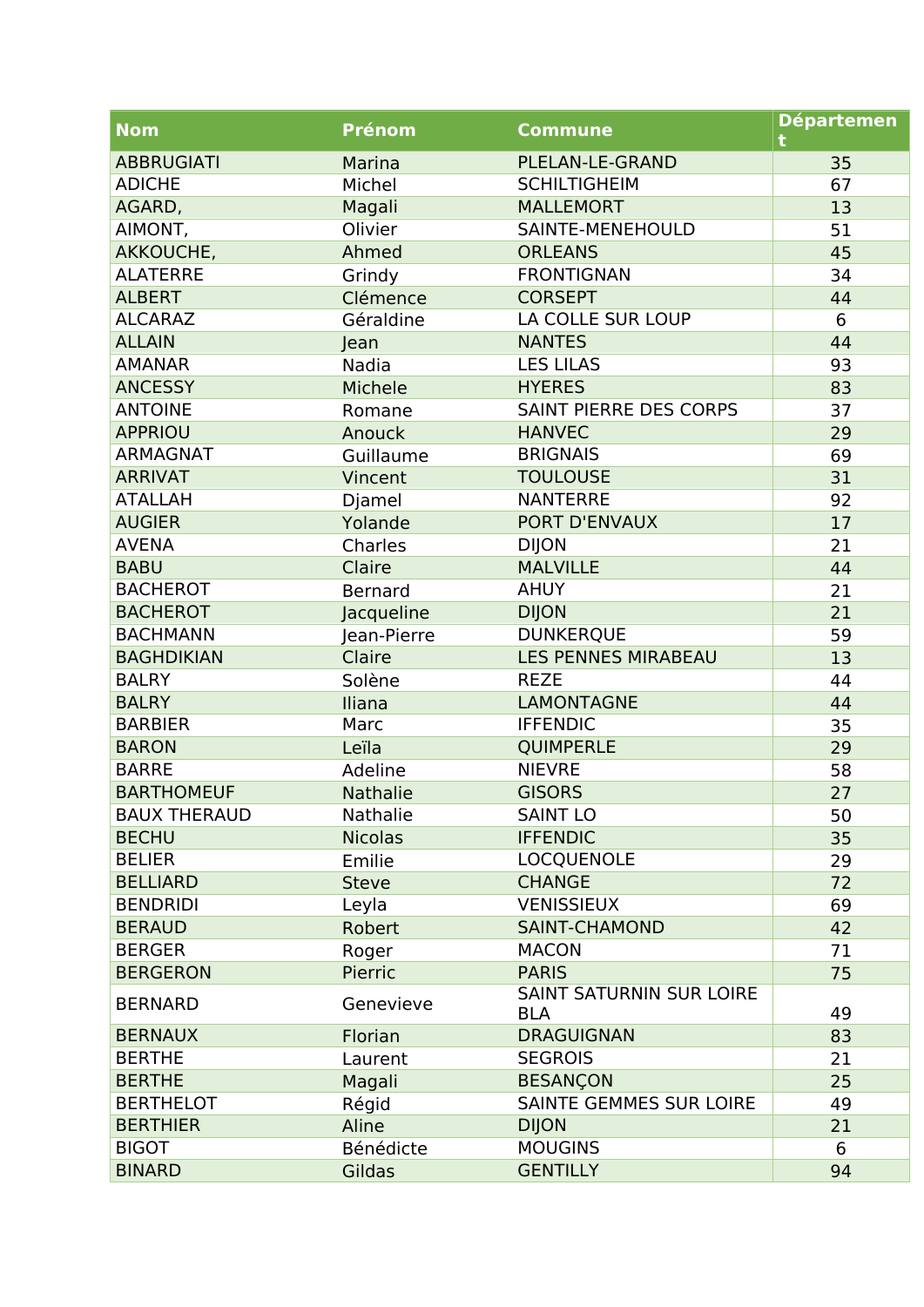| <b>BLANCK</b>          | Hélène          | <b>BOURG-LES-VALENCE</b>                  | 26             |
|------------------------|-----------------|-------------------------------------------|----------------|
| <b>BLANDFORD</b>       | <b>Danielle</b> | <b>CELLIEU</b>                            | 42             |
| <b>BODET</b>           | Kristian        | <b>SAINT GEORGES SUR LAYON</b>            | 49             |
| <b>BODIN</b>           | Jean Claude     | SAINT JEAN D ANGELY                       | 17             |
| <b>BOEUF</b>           | Pascale         | <b>GARCHES</b>                            | 92             |
| <b>BONGRAIN</b>        | Yolande         | <b>SEYNE LES ALPES</b>                    | $\overline{4}$ |
| <b>BONNARDEL</b>       | Rudy            | FREJUS--SAINT RAPHAËL                     | 83             |
| <b>BONNISSOL</b>       | Fabien          | <b>LES VILLETTES</b>                      | 43             |
| <b>BONVENT</b>         | Rebecca         | <b>SCHOELCHER</b>                         | 972            |
| <b>BOUCHER</b>         | Alain           | <b>ANTIBES</b>                            | 6              |
| <b>BOUCHERIT</b>       | Chantal         | <b>ANGERS</b>                             | 49             |
| <b>BOUDOUX</b>         | Angélique       | <b>ST MAIXENT SUR VIE</b>                 | 85             |
| <b>BOURDON</b>         | Ambre           | <b>RIVE DE GIER</b>                       | 42             |
| <b>BOUSQUET</b>        | Christophe      | <b>ALBI</b>                               | 81             |
| <b>BOUTIER</b>         | Jean-Paul       | SOLLIÈS-PONT                              | 83             |
| <b>BOUTON</b>          | Justine         | <b>MONTPELLIER</b>                        | 34             |
| <b>BRACHET</b>         | Yvette          | <b>BELLEGARDE</b>                         | $\mathbf 1$    |
| <b>BRANCHARD</b>       | <b>Thierry</b>  | SAINT-GENIX LES VILLAGES                  | 73             |
| <b>BRAULT</b>          | Charles         | <b>RIOM</b>                               | 63             |
| <b>BRIAT-FRESSINET</b> | Jacqueline      | <b>PERONNAS</b>                           | $\mathbf{1}$   |
| <b>BRISSON</b>         | Elodie          | <b>TULLINS</b>                            | 38             |
| <b>BROSSARD</b>        | <b>Billy</b>    | <b>CHAUMES-EN-RETZ</b>                    | 44             |
| <b>BROUSSE</b>         | Marie           | <b>ST MARCEL LES VALENCE</b>              | 26             |
| <b>BRULLEZ</b>         | <b>Nathalie</b> | <b>DIJON</b>                              | 21             |
| <b>BRUN</b>            | Ludovic         | <b>PARIS</b>                              | 75             |
| <b>BURLET</b>          | Odile           | <b>BRASSAC</b>                            | $\overline{9}$ |
| <b>CABIROL</b>         | Michel          | <b>PARIS</b>                              | 75             |
| <b>CADA</b>            | <b>Batou</b>    | <b>MONTPELLIER</b>                        | 34             |
| <b>CAILLAUD</b>        | Olivier         | <b>ARDENTES</b>                           | 36             |
| <b>CAILLOT</b>         | Dominique       | <b>GUER</b>                               | 56             |
| <b>CAMBON</b>          | Mathieu         | <b>BRETEIL</b>                            | 35             |
| <b>CAMUS</b>           | Melanie         | <b>RIOM</b>                               | 63             |
| <b>CAPPELIER</b>       | Caroline        | <b>SOURRIBES</b>                          | 4              |
| <b>CARAIANNIS</b>      | Isabelle        | <b>VILLIERS ADAM</b>                      | 95             |
| <b>CARDIET</b>         | Helene          | <b>LORIENT</b>                            | 56             |
| <b>CARENZO</b>         | Regine          | <b>ANTIBES</b>                            | 6              |
| <b>CARTIER</b>         | Florence        | SAINT JUST EN CHAUSSÉE                    | 60             |
| <b>CASSAN</b>          | Lucile          | <b>SAINT-DENIS</b>                        | 93             |
| <b>CASSARD LAFON</b>   | Catherine       | <b>PARIS</b>                              | 75             |
| <b>CASTELLINO</b>      | Gilbert         | <b>LA TALAUDIERE</b>                      | 42             |
| <b>CECCHETTO</b>       | Françoise       | <b>BOURG LES VALENCE</b>                  | 26             |
| <b>CELCE</b>           | Céline          | <b>APT</b>                                | 84             |
| <b>CHADENIER</b>       | Fabienne        | <b>SEILLONS SOURCE</b><br><b>D'ARGENS</b> | 83             |
| <b>CHAHDA</b>          | Christine       | <b>SAINT ETIENNE</b>                      | 42             |
| <b>CHAMBOSSE</b>       | Mélanie         | <b>FOUESNANT</b>                          | 29             |
| <b>CHAMPAGNE</b>       | <b>Bernard</b>  | <b>DUNKERQUE</b>                          | 59             |
| <b>CHANTAL</b>         | Roudil          | <b>MONTAYRAL</b>                          | 47             |
|                        |                 |                                           |                |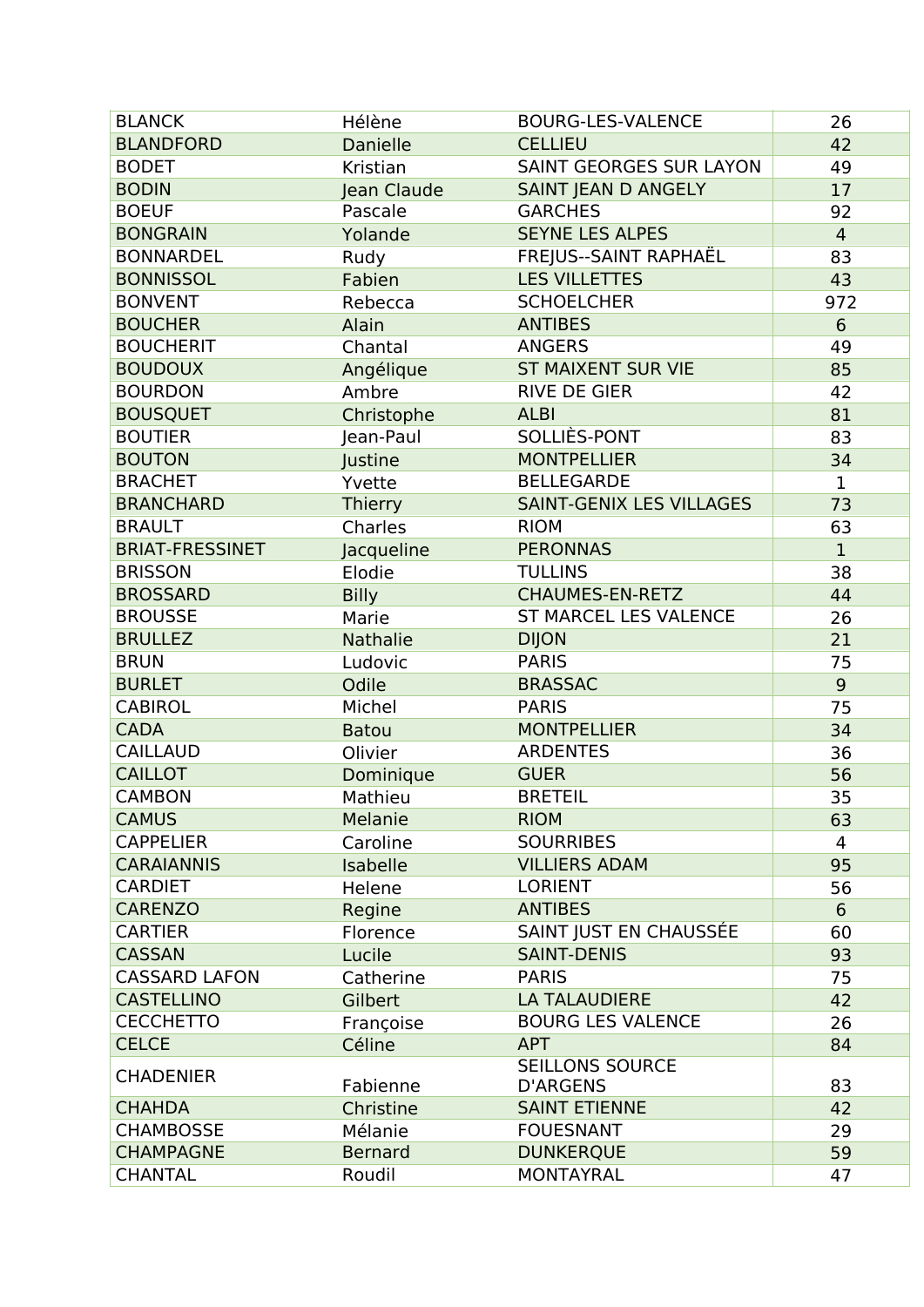| <b>CHARRIER</b>         | Laetitia       | <b>MOURIOUX VIEILLEVILLE</b> | 23             |
|-------------------------|----------------|------------------------------|----------------|
| <b>CHARTREUX</b>        | Christophe     | <b>FRANCE</b>                | $\overline{0}$ |
| <b>CHAVANCE</b>         | Gaël           | <b>NOISIEL</b>               | 77             |
| <b>CHMIELRAZ</b>        | Serge          | <b>ST ETIENNE</b>            | 42             |
| <b>CHOLET</b>           | <b>Bernard</b> | <b>DETAIN ET BRUANT</b>      | 21             |
| <b>CHRISTELLE</b>       | <b>DEMORY</b>  | <b>AMIENS</b>                | 80             |
| <b>CHRISTOPHE</b>       | Pelardy        | <b>ALPES MARITIMES</b>       | $6\phantom{1}$ |
| <b>CILLIERES</b>        | Charles        | <b>MARMANDE</b>              | 47             |
| <b>CIRLA</b>            | Guy            | <b>MIREPOIX</b>              | 9              |
| <b>CLECH</b>            | Michel         | <b>MORLAIX</b>               | 29             |
| <b>CLODION</b>          | Dominique      | <b>NICE</b>                  | 6              |
| <b>COCHERIL</b>         |                | SAINT-JACQUES DE LA          |                |
|                         | Philippe       | <b>LANDE</b>                 | 35             |
| <b>COL</b>              | Alexandrine    | <b>SAINT ÉTIENNE</b>         | 42             |
| <b>COLAS</b>            | William        | SAINT-HIALIRE-LES-PLACES     | 87             |
| <b>COLLARD</b>          | Stéphane       | ST DENIS LÈS BOURG           | $\mathbf 1$    |
| <b>COLLARD</b>          | Nathalie       | SAINT DENIS LES BOURG        | $\mathbf{1}$   |
| <b>COLLINET-JUNG</b>    | Catherine      | <b>ANCEMONT</b>              | 55             |
| <b>COLOMBET</b>         | Rémi           | <b>MARSANNAY LA COTE</b>     | 21             |
| <b>COMBIER</b>          | Christian      | RILLIEUX-LA-PAPE             | 69             |
| <b>CONAN</b>            | Gwendoline     | <b>RENNES</b>                | 35             |
| <b>CONDRON</b>          | Joel           | <b>SAINT ÉGREVE</b>          | 38             |
| <b>CORNE</b>            | Celine         | QUIMPERLE                    | 29             |
| <b>CORNIL</b>           | Françoise      | <b>DIJON</b>                 | 21             |
| <b>COROND</b>           | Maurice        | <b>BOURG-EN-BRESSE</b>       | $\mathbf{1}$   |
| <b>CORRIER</b>          | Roland         | <b>BAR-LE-DUC</b>            | 55             |
| <b>COULON</b>           | Anne           | <b>MARIGNE-LAILLE</b>        | 72             |
| <b>COUSSEAU</b>         | Vincent        | <b>ANGERS</b>                | 49             |
| <b>CREMIER</b>          | Laetitia       | <b>AUDENGE</b>               | 33             |
| <b>CROUAN</b>           | Philippe       | LE POIRE SUR VIE             | 85             |
| <b>CUZZINI</b>          | Jocelyne       | <b>ANGOULEME</b>             | 16             |
| <b>DAGREOU</b>          | Sylvie         |                              |                |
| DAHAN-SELTZER           | Geneviève      | <b>PARIS</b>                 | 75             |
| <b>DAPRA</b>            | Armelle        | <b>CHEVILLY LARUE</b>        | 94             |
| <b>DAURIAC</b>          | Marion         | <b>NICE</b>                  | 6              |
| <b>DAVERIO</b>          | <b>Damaris</b> | <b>HEGENHEIM</b>             | 68             |
| <b>DAVID</b>            | Carine         | LAVAULT-SAINTE-ANNE          | 3              |
| <b>DE CHAZOURNES</b>    | Guillaume      | <b>PARIS</b>                 | 75             |
| DE HAAN                 | <b>Nora</b>    | <b>HERAULT</b>               | 34             |
| <b>DEBAISIEUX</b>       | Margot         | <b>LILLE</b>                 | 59             |
| <b>DEBARGUE</b>         | Anne           | <b>COMPIEGNE</b>             | 60             |
| <b>DEBRUS</b>           | Solange        | <b>IVRY SUR SEINE</b>        | 94             |
| <b>DELAYE</b>           | Malika         | <b>NANTES</b>                | 44             |
| <b>DELOUX</b>           | Alice          | <b>GRENOBLE</b>              | 38             |
| <b>DELVALLE</b>         | Joëlle         | <b>NOEUX LES MINES</b>       | 62             |
| <b>DEROCHE</b>          | Vivien         | LESCOUËT-GOUAREC             | 22             |
| <b>DETALMINIL</b>       | <b>Didier</b>  | <b>BARENTIN</b>              | 76             |
| <b>DEVAUX MONTANARO</b> | Céline         | <b>GENILAC</b>               | 42             |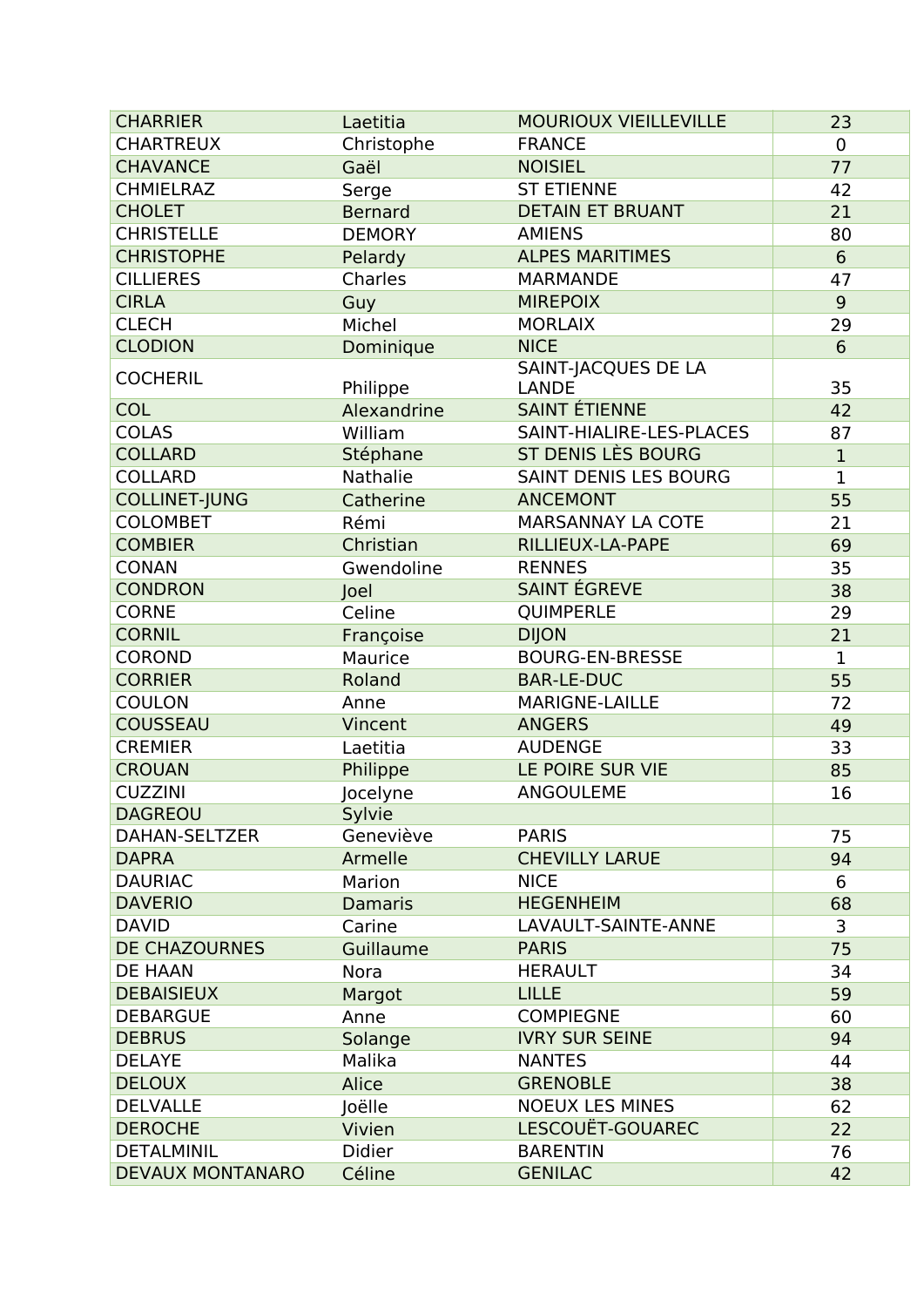| <b>DEVIENNE</b>        | Marie-Hélène    | <b>LE MAZEAU</b>              | 85          |
|------------------------|-----------------|-------------------------------|-------------|
| <b>DEWARUMEZ</b>       | Léa             | <b>ANGERS</b>                 | 49          |
| DI PONIO               | Dominique       | <b>VILLEPARISIS</b>           | 77          |
| <b>DIAMANTI</b>        | Valerie         | <b>MARSEILLE</b>              | 13          |
| <b>DIARTE</b>          | Florent         | <b>ST GERMAIN SUR MOINE</b>   | 49          |
| <b>DIETZ</b>           | Sébastien       | <b>CIEZ</b>                   | 58          |
| <b>DIGARD</b>          | Hector          | <b>LA HAGUE</b>               | 50          |
| <b>DIZET</b>           | Gérard          | <b>VAUCLUSE</b>               | 84          |
| <b>DOITRAND</b>        | Claire          | <b>FRANCE</b>                 | $\mathbf 0$ |
| <b>DOLESON</b>         | Marc            | <b>NIMES</b>                  | 30          |
| <b>DOSIO</b>           | Michelle        | <b>FRANCE</b>                 | $\mathbf 0$ |
| <b>DOUELLE</b>         | Patrick         | <b>DIORS</b>                  | 36          |
| <b>DOUTE</b>           | Liliane         | <b>CHALON SUR SAONE</b>       | 71          |
| <b>DOUVILLE</b>        | Olivier         | <b>PARIS</b>                  | 75          |
| <b>DUBAIS</b>          | <b>Nicolas</b>  | MORCENX LA NOUVELLE           | 40          |
| <b>DUBOIS</b>          | Dimitri         | <b>NORD</b>                   | 59          |
| <b>DUBOIS</b>          | Sophie          | <b>VERNON</b>                 | 27          |
| <b>DUFOUR</b>          | François        | <b>BON ENCONTRE</b>           | 47          |
| <b>DUMOTN</b>          | Nadège          | <b>RIVE DE NIER</b>           | 42          |
| <b>DUPERRAY</b>        | Thibault        | <b>SOULIGNE SOUS BALLON</b>   | 72          |
| <b>DUPONT</b>          | David           | <b>ESSONE</b>                 | 91          |
| <b>DUPUY</b>           | Damien          | <b>FRANCE</b>                 | $\mathbf 0$ |
| <b>DURAND</b>          | Guillaume       | <b>GUIPEL</b>                 | 35          |
| <b>DURAND</b>          | Cecile          | PYRENEES ORIENTALES           | 65          |
| <b>DUREUX</b>          | Cécile          | <b>CHAMBERY</b>               | 73          |
| <b>DURIEZ</b>          | Carole          | <b>GRAVELINES</b>             | 59          |
| <b>DUTOIT</b>          | Géraldine       | <b>NIMES</b>                  | 30          |
| <b>ELIA</b>            | Maite           | <b>SCHILTIGHEIM</b>           | 67          |
| ÉMILIE                 | Corlay          | <b>TONNAY-CHARENTE</b>        | 17          |
| <b>EPARDEAU</b>        | Isabelle        | LE MONESTIER                  | 63          |
| <b>ESPIN</b>           | Frédéric        | <b>GRIGNY</b>                 | 69          |
| <b>ESSAKHI</b>         | Fatima          | <b>SAINT ETIENNE</b>          | 42          |
| <b>ETCHEVERRY</b>      | Henry           | <b>FRANCE</b>                 | $\mathbf 0$ |
| <b>FABIENNE</b>        | <b>Nedelec</b>  | <b>PLOURIN</b>                | 29          |
| <b>FALCON GAGNAIRE</b> | <b>Brigitte</b> | <b>SAINT-ETIENNE</b>          | 42          |
| <b>FALLOT</b>          | Catherine       | <b>CHARENTES MARITIMES</b>    | 17          |
| <b>FANNY</b>           | Massa           | <b>ALPES MARITIMES</b>        | 6           |
| <b>FARHI</b>           | Ourida          | <b>ROUBAIX</b>                | 59          |
| <b>FARRE</b>           | Elisabeth       | <b>ST MAURICE EN GOURGOIS</b> | 42          |
| <b>FAUCHON</b>         | Jean-yves       | <b>GARDANNE</b>               | 13          |
| <b>FAURE</b>           | Annie           | <b>TOURS</b>                  | 37          |
| <b>FAURÉ</b>           | Yves            | <b>LILLE</b>                  | 59          |
| <b>FERNANDES</b>       | Ann             | <b>DROME</b>                  | 36          |
| <b>FERNANDEZ</b>       | Joseph          | <b>BOURG-LES-VALENCE</b>      | 26          |
| <b>FICHES</b>          | Lucile          | PUJAUDRAN                     | 32          |
| <b>FLECHET</b>         | Antoine         | <b>GRENOBLE</b>               | 38          |
| <b>FLOIRAC</b>         | Ludivine        | <b>MONTMAGNY</b>              | 95          |
| <b>FLORE</b>           | Sandrine        | <b>ROUEN</b>                  | 76          |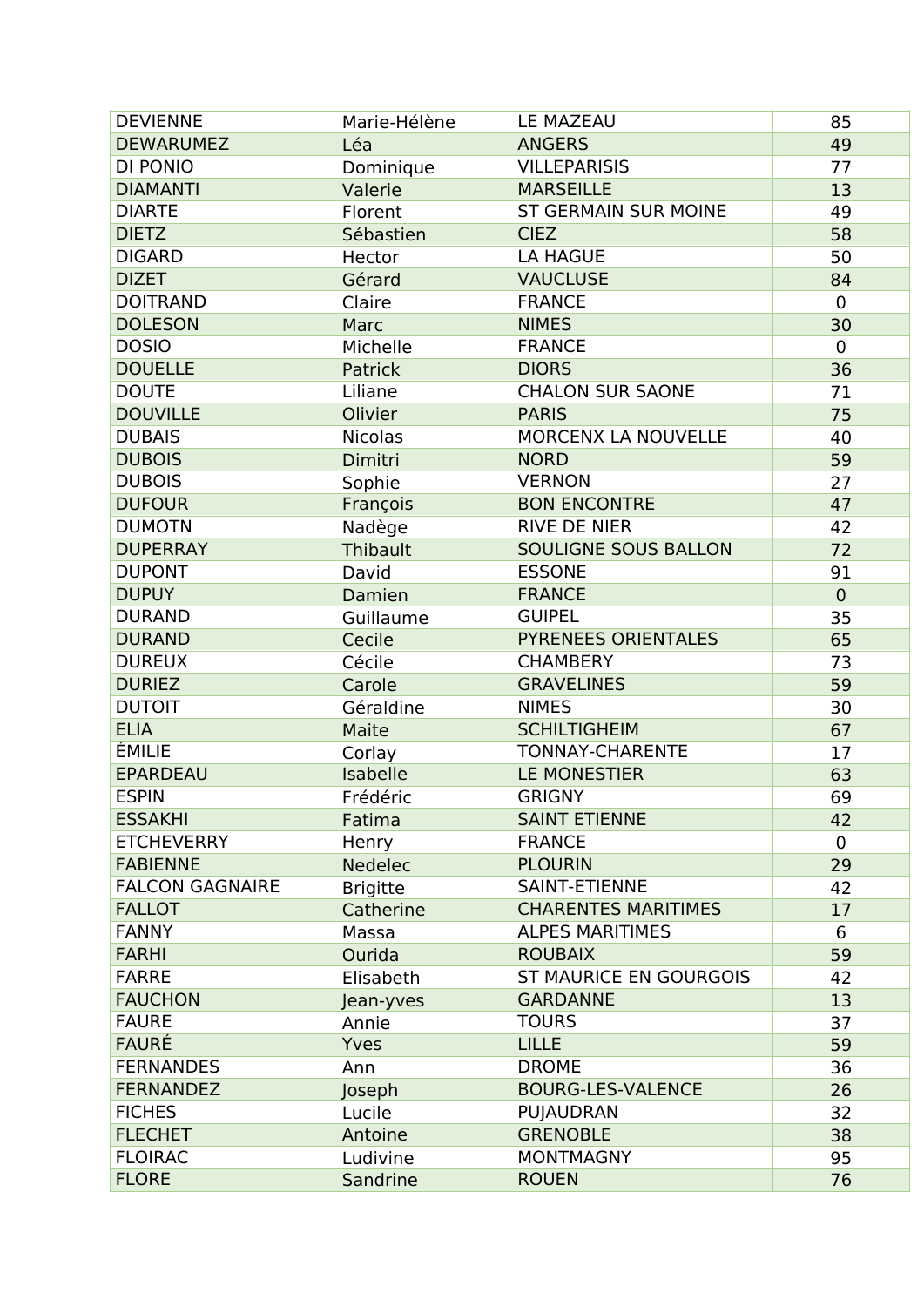| <b>FONSECA</b>          | Antonio         | <b>PARIS</b>                 | 75             |
|-------------------------|-----------------|------------------------------|----------------|
| <b>FOREST</b>           | Christiane      | <b>CHARLIEU</b>              | 42             |
| <b>FORMENTIN-MORY</b>   | Yves            | <b>QUIMPER</b>               | 29             |
| <b>FOUGEANET</b>        | Tanguy          | <b>LORIENT</b>               | 56             |
| <b>FOURNET</b>          | Maurice         | <b>FONTAINE LES DIJON</b>    | 21             |
| <b>FRAJERMAN</b>        | Laurent         | <b>PARIS</b>                 | 75             |
| <b>FRANÇOIS</b>         | <b>Baptiste</b> | <b>NIMES</b>                 | 30             |
| <b>FRESNEAU</b>         | Régis           | <b>PLESSE</b>                | 44             |
| <b>FUMERON</b>          | Emilie          | <b>SICOVAL</b>               | 31             |
| <b>GABORIAU</b>         | Damien          | <b>SALIGNY</b>               | 85             |
| <b>GABORY</b>           | Francois        | <b>NANTES</b>                | 44             |
| <b>GADY</b>             | Pauline         | <b>DROME</b>                 | 26             |
| <b>GANNAT</b>           | Philippe        | <b>FRANCE</b>                | $\mathbf 0$    |
| <b>GARARA</b>           | Farida          | <b>SAINT GENEST LERPT</b>    | 42             |
| <b>GARAUD</b>           | Liliane         | <b>DIJON</b>                 | 21             |
| <b>GARCIA</b>           | Alain           | <b>TOULOUSE</b>              | 31             |
| <b>GARDES</b>           | Didier          | <b>RIOM</b>                  | 63             |
| <b>GARREAU</b>          | Laurent         | <b>PARIS</b>                 | 75             |
| <b>GASSER</b>           | Céline          | <b>MONTPELLIER</b>           | 34             |
| <b>GAUDRY ZWIERNIAK</b> | Céline          | <b>FRANCE</b>                | $\mathbf 0$    |
| <b>GAUDUCHON</b>        | Jérôme          | <b>FRANCE</b>                | $\overline{0}$ |
| <b>GAUTHIER</b>         | <b>Thomas</b>   | <b>BLOIS</b>                 | 41             |
| <b>GENEST</b>           | Yaël            | LA MONNERIE LE MONTEL        | 63             |
| <b>GERARD</b>           | Guy             | <b>MONSEMPRON-LIBOS</b>      | 47             |
| <b>GERARD</b>           | <b>Didier</b>   | <b>SAINT-HERBLAIN</b>        | 44             |
| <b>GERBENNE</b>         | Caroline        | <b>SEGROIS</b>               | 21             |
| <b>GHERMANI</b>         | <b>Belaïd</b>   | <b>SAINT MAUR DES FOSSES</b> | 94             |
| <b>GHODBANE</b>         | Nadim           | <b>SAINT-ÉTIENNE</b>         | 42             |
| <b>GHOURCHI</b>         | Yhem            | <b>COMPIEGNE</b>             | 60             |
| <b>GIBEAUD</b>          | Nadège          | <b>CANNES</b>                | 6              |
| <b>GIBOIRE</b>          | А.              | <b>FRANCE</b>                | $\mathbf 0$    |
| <b>GIGOU</b>            | Yves            | <b>VILLEJUIF</b>             | 94             |
| <b>GINEL</b>            | Magali          | <b>PARIS</b>                 | 75             |
| <b>GIRARD</b>           | <b>Mathias</b>  | <b>BOUGUENAIS</b>            | 44             |
| <b>GIRARD COUSSY</b>    | Clémence        | <b>MARSEILLE</b>             | 17             |
| <b>GIROIRE</b>          | Jeanny          | <b>BRON</b>                  | 69             |
| <b>GODARD</b>           | Thierry         | <b>NATIONAL</b>              | $\mathbf{0}$   |
| <b>GOMBERT</b>          | Alain           | <b>SAONE ET LOIRE</b>        | 71             |
| <b>GONGORA</b>          | Fabrice         | <b>GARD</b>                  | 30             |
| <b>GONON</b>            | Rachael         | <b>SARAN</b>                 | 45             |
| <b>GONZALEZ</b>         | Karine          | <b>ANNECY</b>                | 74             |
| <b>GONZALEZ GRAIL</b>   | Ramona          | <b>LA TALAUDIERE</b>         | 42             |
| <b>GORCE</b>            | Françoise       | <b>RIEUMES</b>               | 31             |
| <b>GORRETA</b>          | Catherine       | <b>TOULON</b>                | 83             |
| <b>GOSSE</b>            | Jean François   | <b>SOLIGNAC</b>              | 87             |
| <b>GRADOR</b>           | Dominique       | <b>TULLE</b>                 | 19             |
| <b>GRANDIN</b>          | Francine        | <b>BOISSY LE CUTTE</b>       | 91             |
| <b>GRANGE</b>           | Dominique       | RIVE-DE-GIER                 | 42             |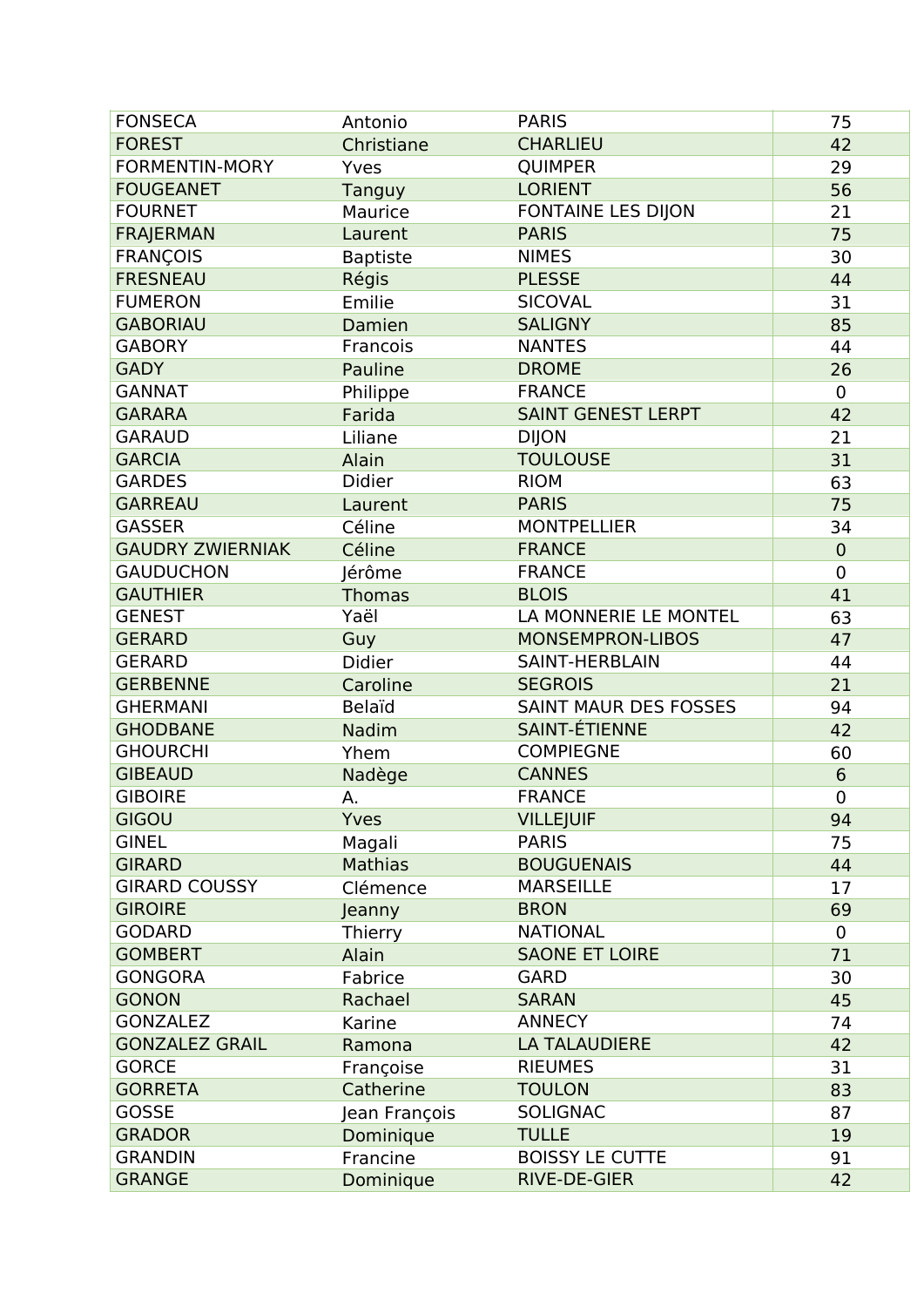| <b>GRASSELLI</b>        | Michel          | <b>MERIEL</b>                  | 95           |
|-------------------------|-----------------|--------------------------------|--------------|
| <b>GRASSO</b>           | Yvan            | <b>ROQUEBRUNE SUR ARGENS</b>   | 83           |
| <b>GREG</b>             | <b>Nathalie</b> | <b>CLERMONT-FERRAND</b>        | 63           |
| <b>GRILLOT</b>          | Virginie        | <b>DIJON</b>                   | 21           |
| <b>GROS</b>             | Daniele         | <b>INZINZAC LOCHRIST</b>       | 56           |
| <b>GRYSON</b>           | Jean-Pierre     | <b>PARIS</b>                   | 75           |
| <b>GUILLET</b>          | Jacky           | LA ROCHE SUR YON               | 85           |
| <b>GUILLOUËT</b>        | Jean            | GAËL                           | 35           |
| <b>GUILMET</b>          | <b>Bettina</b>  | <b>SAINT GEORGES SUR LAYON</b> | 49           |
| <b>GUINARD</b>          | Linda           | <b>ILE ET VILAINE</b>          | 35           |
| <b>GUNTHER</b>          | Sarah           | PLELAN LE GRAND                | 35           |
| <b>GUTFREUND</b>        | Isabelle        | <b>OUSSE</b>                   | 64           |
| <b>GUYOT</b>            | Philippe        | <b>LA TALAUDIERE</b>           | 42           |
| <b>HAEGELIN</b>         | Raoudha         | <b>AIX EN PROVENCE</b>         | 13           |
|                         |                 | SAINT JACQUES DE LA            |              |
| <b>HAGGAN</b>           | Edwin           | <b>LANDE</b>                   | 35           |
| <b>HAMIDA</b>           | <b>Khaled</b>   | <b>CALMONT</b>                 | 12           |
| <b>HARDY</b>            | Hélène          | <b>VILLENEUVE D ASCQ</b>       | 59           |
| <b>HARIVEL</b>          | Patrick         | <b>ANGERS</b>                  | 49           |
| <b>HARRY</b>            | Pierre-Charles  | <b>BOURGES</b>                 | 18           |
| <b>HAXAIRE</b>          | <b>THIERRY</b>  | <b>HEGENHEIM</b>               | 68           |
| <b>HEDBAUT</b>          | Ludovic         | <b>MENTON</b>                  | 6            |
| <b>HENNEVEUX</b>        | Héloïse         | <b>LOIRE ATLANTIQUE</b>        | 44           |
| <b>HERVY</b>            | Anne-Sophie     | <b>SALIN DE GIRAUD</b>         | 13           |
| <b>HIGONET</b>          | Sébastien       | <b>VERTUS</b>                  | 51           |
| <b>HILLION</b>          | Ronan           | <b>PORNIC</b>                  | 44           |
| <b>HOAREAU</b>          | Carole          | <b>QUETIGNY</b>                | 21           |
| <b>HOULA</b>            | Ingrid          | <b>VERNON</b>                  | 27           |
| <b>HOURRIEZ-BOLATRE</b> | Gaëlle          | <b>NEUVILLE SUR AIN</b>        | $\mathbf{1}$ |
| <b>IDATTE</b>           | vincent         | <b>NANCY</b>                   | 54           |
| <b>IGIER</b>            | <b>Thierry</b>  | <b>SAINTE MENEHOULD</b>        | 51           |
| <b>ISMAILI</b>          | Khalid          | <b>GUEBWILLER</b>              | 68           |
| <b>JACQUES</b>          | René            | <b>VERDUN</b>                  | 55           |
| <b>JACQUET</b>          | Sandra          | <b>BRIONNAIS</b>               | 71           |
| <b>JAFFREZIC</b>        | Marion          | <b>LANESTER</b>                | 56           |
| <b>JARRY</b>            | Dominique       | <b>SAINT ETIENNE</b>           | 42           |
| <b>JAULMES</b>          | Dominique       | <b>PARIS</b>                   | 75           |
| <b>JAZOULI</b>          | Adil            | <b>PARIS</b>                   | 75           |
| <b>JEANNEAU</b>         | Laurent         | <b>LA CHEVALLERAIS</b>         | 44           |
| <b>JOUAULT</b>          | Maurice         | <b>AUXY</b>                    | 71           |
| <b>JOURNE</b>           | Anne            | <b>LORIENT</b>                 | 56           |
| <b>JUBEAU</b>           | <b>Bernard</b>  | <b>CARDROC</b>                 | 35           |
| <b>JUBEAU</b>           | <b>Nicolas</b>  | SAINT-JEAN-DU-DOIGT            | 29           |
| <b>JUBEAU</b>           | J-Yves          | <b>IFFENDIC</b>                | 35           |
| <b>JUBEAU</b>           | Geneviève       | <b>IFFENDIC</b>                | 35           |
| <b>JUBEAU</b>           | philippe        | <b>LIMOGES</b>                 | 87           |
| <b>KARA-MOSTEFA</b>     | Narriman        | <b>TARN</b>                    | 31           |
| <b>KARPOV</b>           |                 | <b>NICE</b>                    |              |
|                         | Grigory         |                                | 6            |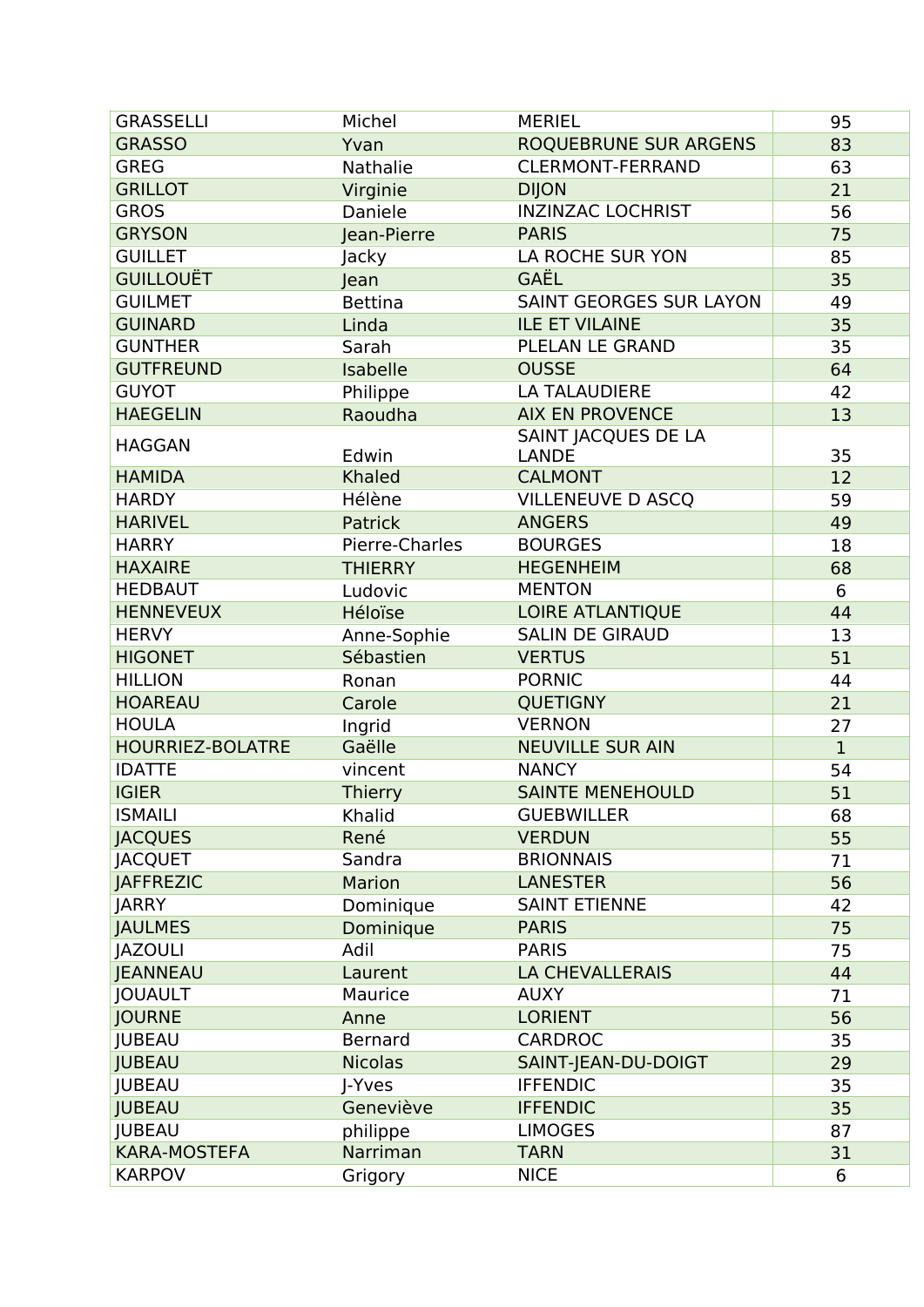| <b>KHEMISSI</b>                            | Abdellah        | <b>GENNEVILLIERS</b>        | 92             |
|--------------------------------------------|-----------------|-----------------------------|----------------|
| <b>KUANG</b>                               | Suzanne         | QUESTEMBERT                 | 56             |
| <b>LABANTI</b>                             | Gael            | <b>ANNONAY</b>              | $\overline{7}$ |
| <b>LABBE</b>                               | Leopold         | <b>MENTON</b>               | 6              |
| <b>LACAUD</b>                              | Rachel          | <b>ROCHEFORT</b>            | 17             |
| <b>LACOTE</b>                              | Vincent         | <b>AUVERVILLIERS</b>        | 93             |
| <b>LACOUR</b>                              | Anne            | <b>VILLEFRANCHE-SUR-MER</b> | $6\phantom{1}$ |
| <b>LAFON</b>                               | Guillaume       | <b>MACAU</b>                | 33             |
| <b>LAFONT</b>                              | <b>Béatrice</b> | <b>FRANCE</b>               | $\mathbf 0$    |
| <b>LAGNAOUI</b>                            | Abdellatif      | <b>NANTES</b>               | 44             |
| <b>LAHMAR</b>                              | Mohamed         | LA SEYNE-SUR-MER            | 83             |
| <b>LAHOUARI</b>                            | Sarah           | <b>BEAUVOISIN</b>           | 30             |
| <b>LALLE</b>                               | Guy             | <b>MONSEMPRON-LIBOS</b>     | 47             |
| LALLEMENT                                  | Pierre          | <b>VERZY</b>                | 51             |
| <b>LAMBERT</b>                             | Benjamin        | <b>LANGRES</b>              | 52             |
| <b>LAMOTTE</b>                             | Mickael         | <b>PARIS</b>                | 75             |
| <b>LAMRAOUI BOUDON</b>                     | <b>Nora</b>     | <b>CHEVILLY-LARUE</b>       | 94             |
| LANDAU                                     | Jonathan        | <b>VINCENNES</b>            | 75             |
| <b>LAPARRA</b>                             | Gaëlle          | <b>CLICHY LA GARENNE</b>    | 92             |
| <b>LARUE</b>                               | Pierre Alain    | <b>ROANNE</b>               | 42             |
| <b>LASSALLE</b>                            | Christine       | <b>ANGERS</b>               | 49             |
| <b>LATRON</b>                              | Juliette        | <b>SAINT CHAMOND</b>        | 42             |
| <b>LATROUITTE</b>                          | Florent         | <b>SIOUVILLE</b>            | $\mathbf 0$    |
| <b>LAUMET</b>                              | David           | <b>GRENOBLE</b>             | 38             |
| <b>LAURENT</b>                             | Vincent         | <b>TOULOUSE</b>             | 31             |
| <b>LAURENT</b>                             | Iwan            | <b>BRETAGNE</b>             | 35             |
| <b>LAVILLE</b>                             | Dominique       | <b>VANNES</b>               | 56             |
| <b>LE BARBIER</b>                          | Benoît          | <b>CONCORET</b>             | 56             |
| <b>LE BERRE</b>                            | Françoise       | <b>PARIS</b>                | 75             |
| LE BOURLOUT                                | Marie           | <b>PLOEMEUR</b>             | 56             |
| <b>LE CHEVALIER</b>                        | Dominique       | <b>PARIS</b>                | 75             |
| LE COADIC                                  | Mona            | <b>PARIS</b>                | 75             |
| LE DELLIOU                                 | Daniel          | <b>CRAC'H</b>               | 56             |
| LE DOEUFF                                  |                 | PONT DE BUIS LES            |                |
|                                            | Paskall         | <b>QUIMERC'H</b>            | 29             |
| LE DOEUFF                                  |                 | PONT DE BUIS LES            |                |
|                                            | Paskall         | <b>QUIMERC'H</b>            | 29             |
| <b>LE FORESTIER</b><br><b>LE FORESTIER</b> | Daniel          | <b>LIGNY EN BARROIS</b>     | 55             |
|                                            | <b>Gilles</b>   | <b>BEHONNE</b>              | 55             |
| LE PEN                                     | Tanguy          | <b>GRENOBLE</b>             | 38             |
| LE RUYET                                   | Stevan          | <b>LORIENT</b>              | 56             |
| LE TOUX                                    | <b>Brigitte</b> | <b>LOUDEAC</b>              | 22             |
| LE VASLOT                                  | François        | <b>NANTES</b>               | 44             |
| <b>LE VERGE</b>                            | Aurélie         | <b>TREGUIDEL</b>            | 22             |
| <b>LEBER</b>                               | Allyson         | <b>VERNON</b>               | 27             |
| <b>LEBIGRE</b>                             | Isabelle        | <b>CAEN</b>                 | 14             |
| <b>LEBRET</b>                              | Claire          | ST ETIENNE DE MONTLUC       | 44             |
| <b>LECULEE</b>                             | Annie           | <b>PARIS</b>                | 75             |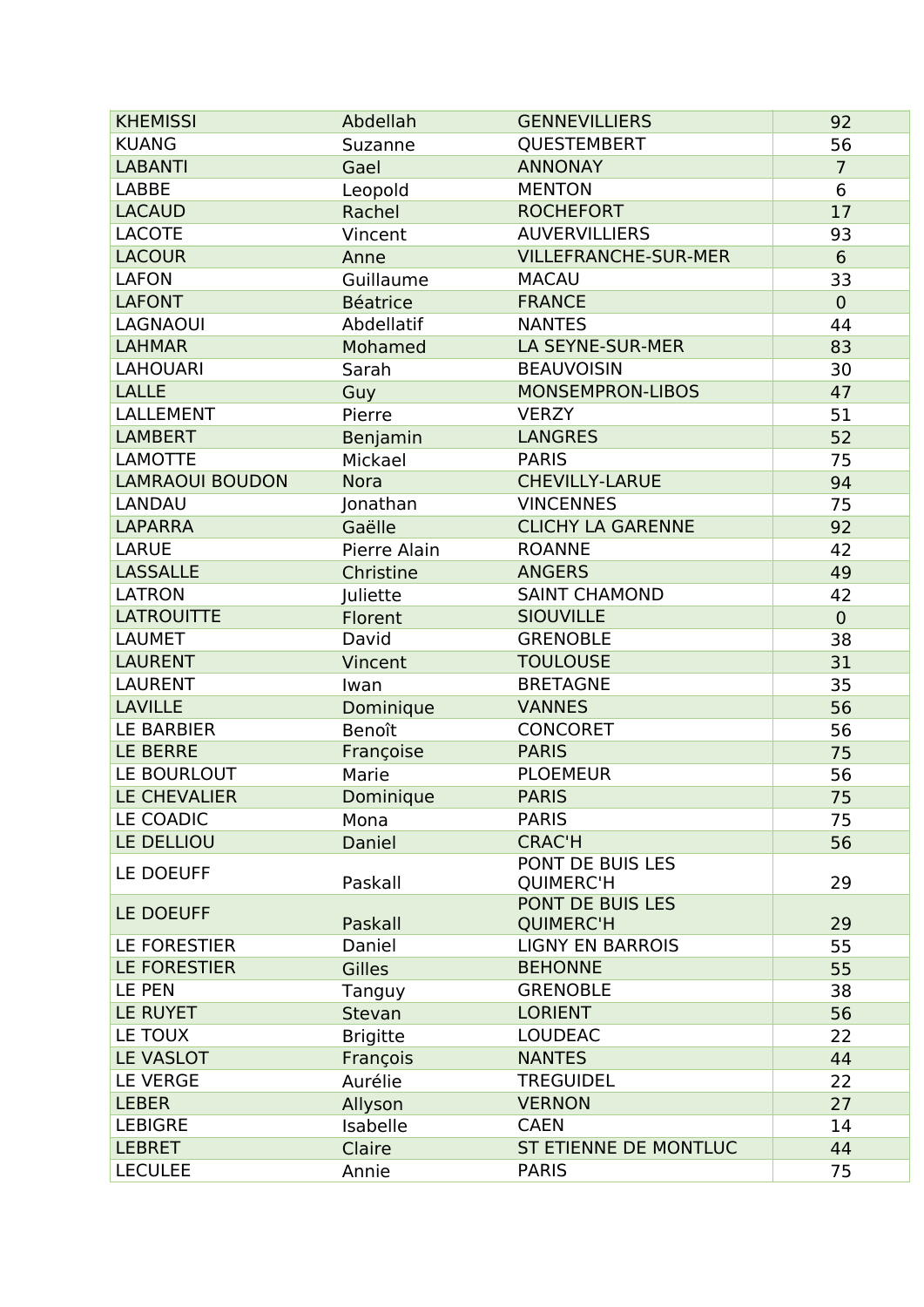| <b>LEFEBVRE</b>       | Vincent         | <b>LOUARGAT</b>                            | 22          |
|-----------------------|-----------------|--------------------------------------------|-------------|
| <b>LEFEBVRE</b>       | Abigail         | <b>NIMES</b>                               | 30          |
| <b>LEFEVRE</b>        | Camille         | <b>FLOURENS</b>                            | 31          |
| <b>LEGER</b>          | Vanessa         | <b>VILLARD DE LANS</b>                     | 38          |
| <b>LEGRAND</b>        | Fabrice         | <b>CHALONS EN CHAMPAGNE</b>                | 51          |
| <b>LELONG</b>         | <b>Brigitte</b> | <b>NICE</b>                                | 6           |
| <b>LEMAITRE</b>       | Serge           | <b>SECLIN</b>                              | 59          |
| <b>LEOEN</b>          | Cécile          | <b>RIVE DE GIER</b>                        | 42          |
| <b>LEONARD</b>        | Philippe        | <b>SAINT-ETIENNE</b>                       | 42          |
| <b>LEPELVE</b>        | Marjorie        | <b>FLAVIGNAC</b>                           | 87          |
| <b>LERICQ</b>         | Marie           | <b>DROME</b>                               | 26          |
| <b>LEROUX</b>         | Françis         | <b>STAINVILLE</b>                          | 55          |
| <b>LESTANG</b>        | Camille         | <b>SAINT-MEDARD SUR ILLE</b>               | 35          |
| <b>LESTIDEAU</b>      | Hervé           | <b>BREST</b>                               | 29          |
| <b>LEVY</b>           | France          | <b>PALAISEAU</b>                           | 91          |
| <b>LHOPITAL</b>       | Michel          | <b>LANESTER</b>                            | 56          |
| <b>LIBERT</b>         | Jean            | <b>LORIENT</b>                             | 56          |
| <b>LIHRMANN</b>       | Alice           | SAINT ELOI DE FOURQUES                     | 27          |
| <b>LLABRES</b>        | Adeline         | <b>HERAULT</b>                             | 34          |
| <b>LOISEAU</b>        | Aline           | <b>FRANCE</b>                              | $\mathbf 0$ |
| <b>LOISEAU</b>        | Françoise       | <b>ANGERS</b>                              | 49          |
| <b>LOISON</b>         | Gilles          | <b>FRONTIGNAN</b>                          | 34          |
| <b>LOMBARD</b>        | Pierre          | PIERREFIITE-SUR-AIRE                       | 55          |
| <b>LOMBARDI</b>       | Sylvie          | <b>VENISSIEUX</b>                          | 69          |
| <b>LOPES FERREIRA</b> | Sara            | <b>BEAUSOLEIL</b>                          | 6           |
| <b>LOPEZ</b>          | David           | <b>FRANCE</b>                              | $\mathbf 0$ |
| <b>LORREARD</b>       | Jean Marc       | <b>SAINT-MEDARD</b>                        | 64          |
| <b>LOTHON</b>         | Thierry         | <b>PIRAILLAN</b>                           | 33          |
| <b>LOUKILI</b>        | Fatima          | <b>SAINT-ÉTIENNE</b>                       | 42          |
| <b>LUCIANI</b>        | Evelyne         | <b>NICE</b>                                | 6           |
| <b>LUKAS</b>          | Damien          | MOULINS-LES-METZ                           | 57          |
| <b>MAADSI</b>         | Rabika          | <b>VILLENEUVE D'ASCO</b>                   | 59          |
| <b>MABILON</b>        | Sylvie          | <b>BOURG LES VALENCE</b>                   | 26          |
| <b>MACON</b>          | Florence        | <b>JURANÇON</b>                            | 64          |
| <b>MACON</b>          | Anne            | <b>SAINT ARNOULT EN</b><br><b>YVELINES</b> | 78          |
| <b>MAERTEN</b>        | Laurence        | <b>DUNKERQUE</b>                           | 59          |
| <b>MAI-ENVEL</b>      | Carluer         | <b>TONQUEDEC</b>                           | 22          |
| <b>MAINEZ</b>         | Florence        | <b>LES ULIS</b>                            | 91          |
| <b>MALLET</b>         | Suzanne         | <b>CLERMONT FERRAND</b>                    | 63          |
| <b>MALLET</b>         | Jean            | <b>CLERMONT FERRAND</b>                    | 63          |
| <b>MARCHAND</b>       | Ariane          | <b>VILLANDRAUT</b>                         | 33          |
| <b>MARCOTTE</b>       | Jacky           | <b>PEILLE</b>                              | 6           |
| <b>MARIE</b>          | Benjamin        | <b>NANTERRE</b>                            | 92          |
| <b>MARIE</b>          | Dorian          | <b>EPINIAC</b>                             | 35          |
| <b>MARION</b>         | Mehdi           | <b>BOURG LES VALENCE</b>                   | 26          |
| <b>MAROT</b>          | Delphine        | <b>PAIMPONT</b>                            | 35          |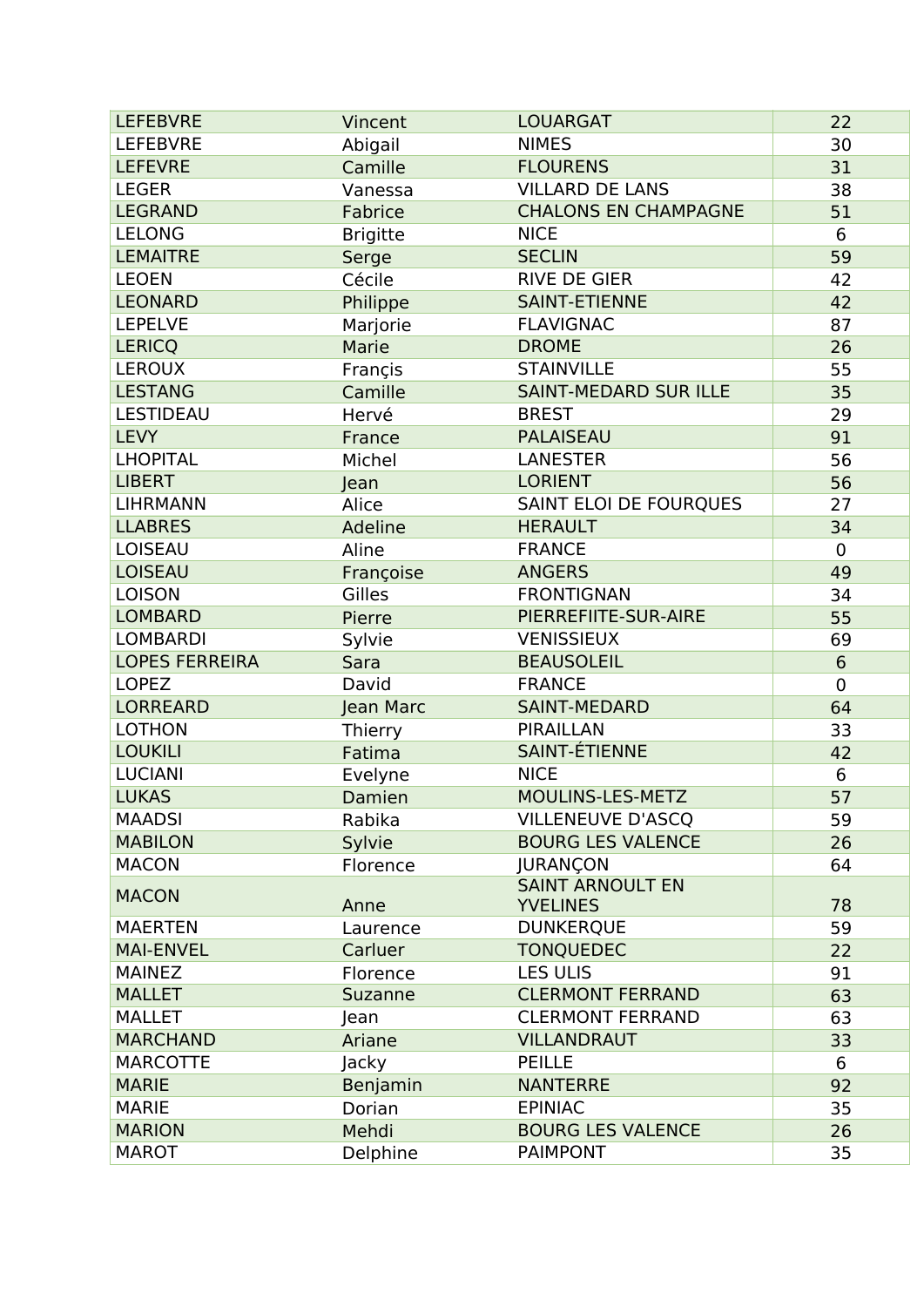| <b>MARSOLAIS-</b>     |                | <b>LYON</b>                 |                 |
|-----------------------|----------------|-----------------------------|-----------------|
| <b>PONTEFRACT</b>     | Marie          |                             | 69              |
| MARTINEAU DEGUILHEM   | Laurence       | <b>ROCHEFORT</b>            | 17              |
| <b>MARTIN-LAVIGNE</b> | <b>AURÉLIE</b> | <b>LORIENT</b>              | 56              |
| <b>MASSIERE</b>       | Véronique      | <b>CHARENTES MARITIMES</b>  | 17              |
| <b>MASTROCESARE</b>   | Clara          | <b>SAINT MARTIN D'HERES</b> | 38              |
| <b>MASURIER</b>       | Jean-Luc       | <b>MAROMME</b>              | 76              |
| <b>MATHIE</b>         | David          | <b>PLOMELIN</b>             | 29              |
| <b>MATHIEU</b>        | Francoise      | <b>ANNONAY</b>              | $\overline{7}$  |
| <b>MATTHIEU</b>       | Damblin        |                             |                 |
| <b>MAUCLERE</b>       | Clothilde      | <b>HIRSON</b>               | $\overline{2}$  |
| <b>MAURIN</b>         | Stephanie      | <b>TULLINS</b>              | 38              |
| <b>MENINI</b>         | Frédéric       | <b>BEAUSOLEIL</b>           | 62              |
| <b>MERCIER</b>        | Véronique      | <b>TOULOUSE</b>             | 31              |
| <b>MERCIER</b>        | Guy            | <b>LYON</b>                 | 69              |
| <b>MERCIER</b>        | Martine        | <b>PLUNERET</b>             | 56              |
| <b>MERCIER</b>        | Gisèle         | <b>LA NIEVRE</b>            | 58              |
| <b>MERLIN</b>         | Catherine      | <b>LILLE</b>                | 59              |
| <b>MERY</b>           | Odile          | <b>LIVRON</b>               | 26              |
| <b>MESLIAND</b>       | Anne           | <b>AIX-EN-PROVENCE</b>      | 13              |
| <b>MESNARD</b>        | Cassandra      | <b>CHATEAUNEUF DU FAOU</b>  | 29              |
| <b>MESSAOUDENE</b>    | Farouk         | <b>SAINT-ETIENNE</b>        | 42              |
| <b>METZGER</b>        | Yoann          | <b>GUEBWILLER</b>           | 68              |
| <b>MEYER</b>          | <b>Gilles</b>  | <b>SAINT-OUEN</b>           | 93              |
| <b>MEYROUNE</b>       | François       | <b>MIGENNES</b>             | 89              |
| <b>MIGNARD</b>        | Jean-François  | <b>TOULOUSE</b>             | 31              |
| <b>MINOT</b>          | Christopher    | <b>NICE</b>                 | 6               |
| <b>MONIN</b>          | Josiane        | <b>SAINT ETIENNE</b>        | 42              |
| <b>MONTARIOL</b>      | janique        | <b>MANDELIEU</b>            | 6               |
| <b>MONTEBELLO</b>     | <b>Stella</b>  | <b>ODARS</b>                | 31              |
| <b>MOREAU</b>         | Fanny          | <b>ILLE ET VILAINE</b>      | 35              |
| <b>MOREAU</b>         | Marie          | <b>ROCHEFORT</b>            | 17              |
| <b>MOTTIN</b>         | Antoine        | ST-GENEST-LERPT             | 42              |
| <b>MOTTO ROS</b>      | Marie          | <b>SAINT-CHAMOND</b>        | 42              |
| <b>MOUCHE</b>         | Pauline        | <b>FRANCE</b>               | $\mathbf 0$     |
| <b>MOUSSEAU</b>       | Delphine       | <b>NICE</b>                 | $6\phantom{1}6$ |
| <b>MÜLLER</b>         | Marion         | <b>HESINGUE</b>             | 68              |
| <b>MUNEREZ</b>        | Margot         | HAUTECOURT-ROMANECHE        | $\mathbf{1}$    |
| <b>MUNOZ</b>          | Christelle     | LE PONTET                   | 84              |
| <b>MUNUERA</b>        | Carole         | <b>MONTPELLIER</b>          | 34              |
| <b>NADAL</b>          | Elsa           | <b>FRANCE</b>               | $\overline{0}$  |
| <b>NAMAN</b>          | Kheira         |                             |                 |
| <b>NARMAND</b>        | Thibault       | <b>BRON</b>                 | 69              |
| <b>NASSE</b>          | Philippe       | <b>BORNEL</b>               | 60              |
| <b>NATON</b>          | Milan          | <b>LYON</b>                 | 69              |
| <b>NAVARRE</b>        | Jonathan       | <b>SAINT ETIENNE</b>        | 42              |
| <b>NERET</b>          |                | FORT DE FRANCE              | 97              |
| <b>NOËL</b>           | Claudrey       | <b>COMBLES-EN-BARROIS</b>   |                 |
|                       | Véronique      |                             | 55              |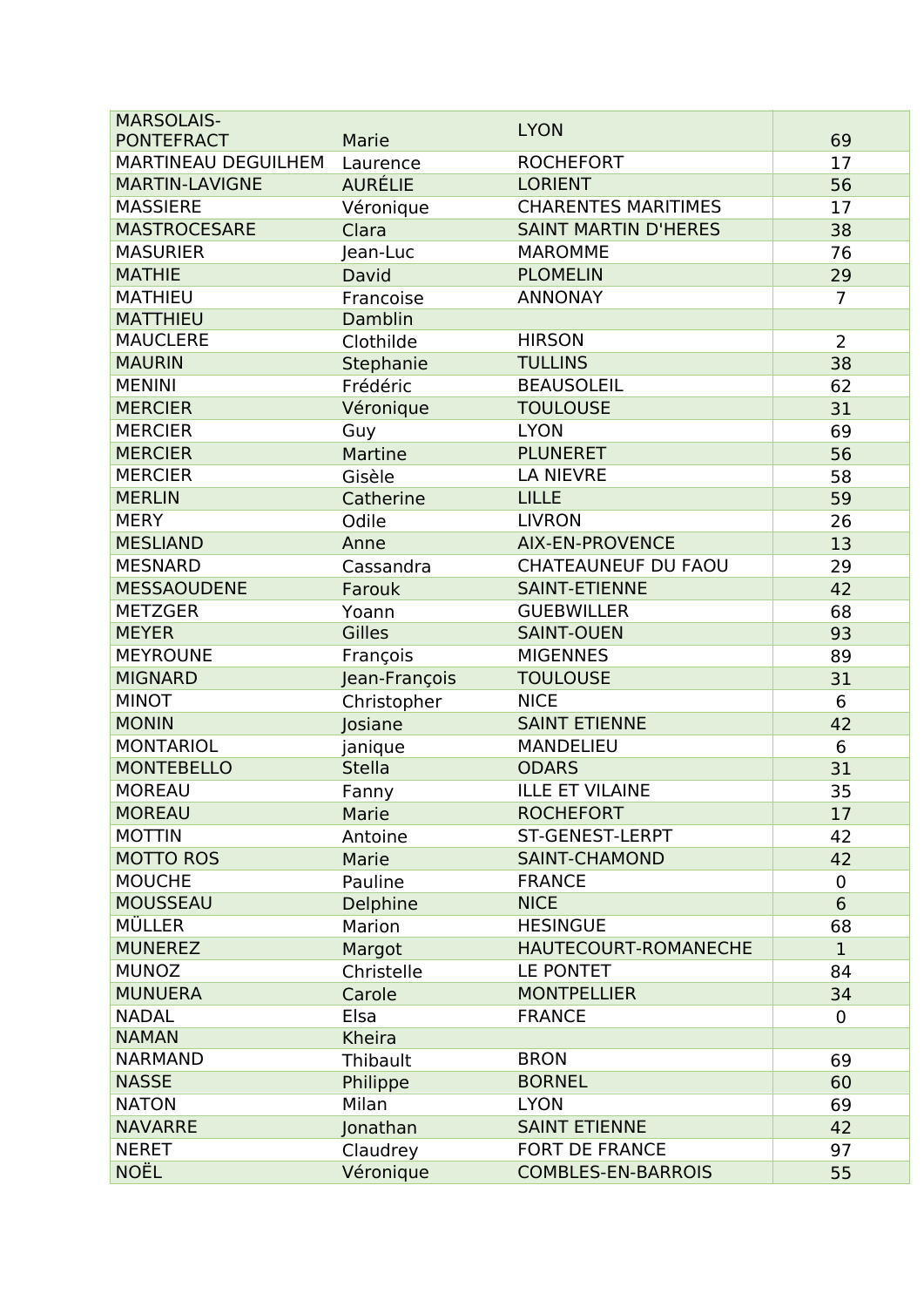| <b>NOUR</b>       | Melissa                 | <b>MONTFERMEIL</b>           | 93             |
|-------------------|-------------------------|------------------------------|----------------|
| <b>NULIAC</b>     | Servan                  | <b>SAINT-BRIEUC</b>          | 22             |
| <b>OCCELLI</b>    | <b>Benoit</b>           | <b>ANTIBES</b>               | 6              |
| <b>OLIVIER</b>    | Denis                   | <b>NICE</b>                  | 6              |
| <b>ORBAN</b>      | Fabienne                | <b>STRASBOURG</b>            | 67             |
| <b>ORBAN</b>      | Fabienne                | <b>VAL DE MODER</b>          | 67             |
| <b>OSTIER</b>     | Julie                   | <b>MONTREUIL</b>             | 93             |
| <b>OTT</b>        | Caroline                | <b>SAINTRY SUR SEINE</b>     | 91             |
| <b>OUAHMANE</b>   | Zineb                   | <b>SAINT-ETIENNE</b>         | 42             |
| <b>OUESLATI</b>   | Wisem                   | <b>CANNES</b>                | $6\phantom{1}$ |
| <b>PAMART</b>     | Cécile                  | <b>LYON</b>                  | 69             |
| <b>PARIS</b>      | Fabienne                | <b>ST FORT SUR GIRONDE</b>   | 17             |
| <b>PARIZE</b>     | Jacques                 | <b>DIJON</b>                 | 21             |
| <b>PARSY</b>      | Océane                  | <b>LUTTERBACH</b>            | 68             |
| <b>PASTEL</b>     | <b>Estelle</b>          | <b>LANS-EN-VERCORS</b>       | 38             |
| <b>PECOT</b>      | Nathalie                | LA BAZOUGE DU DESERT         | 35             |
| <b>PELTAN</b>     | Zoé                     | <b>LYON</b>                  | 69             |
| <b>PENN</b>       | <b>Marie Gabrielle</b>  | <b>BIOT</b>                  | 6              |
| <b>PENUIZIC</b>   | Marie                   | <b>BESNE</b>                 | 44             |
| PERINO-CHINCHIN   | Nadège                  | <b>RIVE DE GIER</b>          | 42             |
| <b>PERNETTE</b>   | Paul                    | <b>DIJON</b>                 | 21             |
| <b>PERROTEY</b>   | Julia                   | <b>PLOUZANE</b>              | 29             |
| <b>PERRUCHE</b>   | Marc                    | MONSEMPRON-LIBOS             | 47             |
| <b>PESSIN</b>     | Claire                  | <b>MONTREUIL</b>             | 93             |
| <b>PETITGRAND</b> | Guy                     | <b>IFFENDIC</b>              | 35             |
| <b>PEYRIOT</b>    |                         | LE BLANC                     |                |
| <b>PHILIS</b>     | <b>Bernard</b>          | <b>TOULON</b>                | 36             |
| <b>PICARD</b>     | Romain<br><b>Maxime</b> | <b>NIEVRE</b>                | 83             |
|                   |                         |                              | 58             |
| PICOT CUZENIC     | Agnes                   | QUETIGNY                     | 21             |
| <b>PIGRE</b>      | Anne-Sophie             | <b>FROSSAY</b>               | 44             |
| <b>PILARD</b>     | Janique                 | <b>PERS</b>                  | 79             |
| <b>PISSARD</b>    | Pauline                 | <b>ETIVAL-LES-LE-MANS</b>    | 72             |
| <b>PLARD</b>      | Emmanuel                | ST LEGER EN YVELINES         | 78             |
| <b>PLATRE</b>     | Christophe              | <b>NANTON</b>                | 71             |
| <b>POIZAT</b>     | Frederique              | <b>ST ETIENNE</b>            | 42             |
| <b>PONCELET</b>   | Ophélie                 | <b>THOUROTTE</b>             | 60             |
| <b>POQUET</b>     | Soizic                  | L'AIGUILLON SUR VIE          | 85             |
| <b>POSTEC</b>     | Eric                    | SABLE-SUR-SARTHE             | 72             |
| <b>POUCHOL</b>    | Amelie                  | <b>SAINT GENEST MALIFAUX</b> | 42             |
| <b>POUJADE</b>    | Alain                   | LA ROCHE SUR YON             | 85             |
| <b>POULIN</b>     | Violette                | <b>MARSEILLAN</b>            | 34             |
| <b>PRADAL</b>     | Fanny                   | <b>BOIS GUILLAUME</b>        | 76             |
| <b>PREGNIARD</b>  | Matthieu                | <b>DOUX</b>                  | 25             |
| <b>PRELLE</b>     | Frédéric                | <b>LYON</b>                  | 69             |
| <b>QUINTIN</b>    | Joëlle                  | <b>VILLEURBANNE</b>          | 69             |
| <b>RACLET</b>     | Régine                  | <b>DIJON</b>                 | 21             |
| <b>RADISSON</b>   | Aurelie                 | <b>PARIS</b>                 | 75             |
| <b>RAGAZZONI</b>  | Amel                    | <b>VOREPPE</b>               | 38             |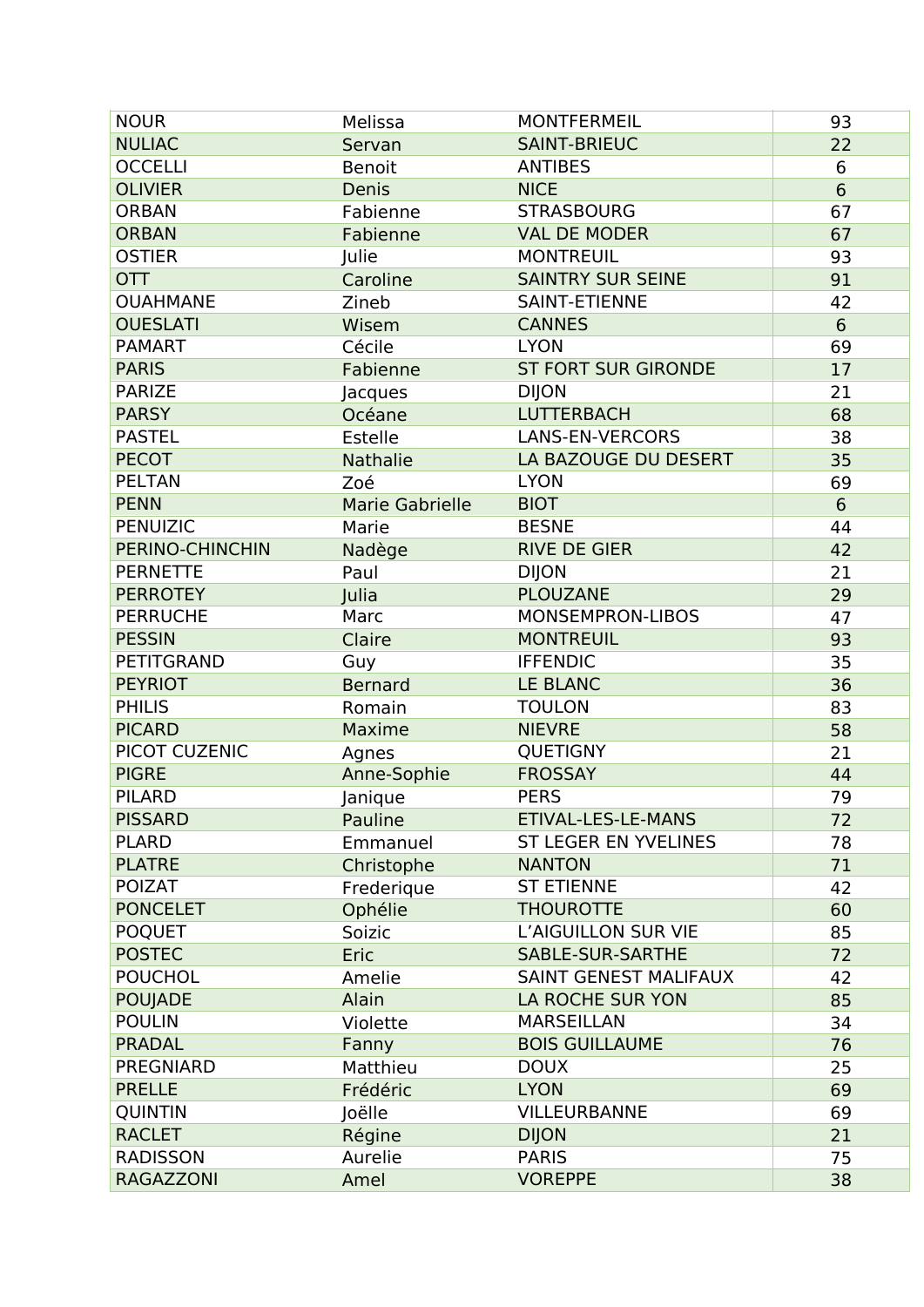| <b>RAIMOND</b>        | Aline              | <b>MORHANGE</b>             | 57             |
|-----------------------|--------------------|-----------------------------|----------------|
| <b>RAMPF</b>          | Catherine          | <b>HEGENHEIM</b>            | 68             |
| <b>RAMPF</b>          | Catherine          | <b>HEGENHEIM</b>            | 68             |
| <b>RAYMOND</b>        | Arnaud             | <b>ANGOULEME</b>            | 16             |
| <b>RAYNERY</b>        | Jean yves          | <b>QUIMPER</b>              | 29             |
| <b>REBOUL</b>         | <b>RICHARD</b>     | <b>CAVAILLON</b>            | 84             |
| <b>REINHART</b>       | Johan              | <b>TOULON</b>               | 83             |
| <b>REMAUD</b>         | Dominique          | <b>APREMONT</b>             | 85             |
| <b>RENAUDIN</b>       | Pauline            | NEUVY-LE-ROI                | 37             |
| <b>RENIER</b>         | Stéphanie          | <b>LA ROCHE-SUR-YON</b>     | 85             |
| <b>RENOTTE URRUTY</b> | Cecile             | <b>FORT DE FRANCE</b>       | 972            |
| <b>REUTTER</b>        | Caty               | <b>NICE</b>                 | $6\phantom{1}$ |
| <b>RICARD</b>         | Magali             | <b>DIJON</b>                | 21             |
| <b>RICHARD</b>        | <b>Martine</b>     | <b>CARRESSE CASSABER</b>    | 64             |
| <b>RICHARD</b>        | Yves               | <b>FRANCE</b>               | $\mathbf 0$    |
| <b>RICHARD</b>        | Delphine           | <b>DIJON</b>                | 21             |
| <b>RIMBERT</b>        | Jean-Marc          | <b>ROUEN</b>                | 76             |
| <b>ROBERT</b>         | Chantal            | <b>LANESTER</b>             | 56             |
| <b>ROBIN</b>          | François           | <b>CHATEAUROUX</b>          | 36             |
| <b>ROCHAS</b>         | Solène             | <b>GRENOBLE</b>             | 38             |
| <b>ROCHETTE</b>       | Hervé              | <b>RIVE DE GIER</b>         | 42             |
| <b>RODET</b>          | <b>Didier</b>      | <b>BAGE DOMMARTIN</b>       | $\mathbf{1}$   |
| <b>RODRIGUEZ</b>      | Christophe         | <b>LUZENAC</b>              | 9              |
| <b>RODRIGUEZ</b>      | Ricardo            | <b>FREJUS</b>               | 83             |
| <b>ROIG</b>           | Michèle            | <b>PAULHAN</b>              | 34             |
| <b>ROIG</b>           | José               | <b>PAULHAN</b>              | 34             |
| <b>RONLIN</b>         | Francoise          | <b>SAINT DENIS</b>          | 93             |
| <b>ROPERT</b>         | Axel               | <b>FRANCE</b>               | $\overline{0}$ |
| <b>ROQUIGNY</b>       | Françoise          | <b>DIEPPE</b>               | 76             |
| <b>ROS</b>            | Celine             | <b>BOLLENE</b>              | 84             |
| <b>ROUDIL</b>         | Nicole             | MONSEMPRON-LIBOS            | 47             |
| <b>ROUET</b>          | Anne               | <b>CRETEIL</b>              | 94             |
| <b>ROUINTRU</b>       | <b>Blandine</b>    | <b>FRANCE</b>               | $\mathbf 0$    |
| <b>ROUSSET</b>        | Axel               | <b>PARIS</b>                | 75             |
| <b>ROUSSEY</b>        | Christine          | <b>FLEURY-LA-VALLEE</b>     | 89             |
| <b>SABATIER</b>       | Marc               | <b>ST ANTOINE DU ROCHER</b> | 37             |
| <b>SAGOT</b>          | Sylvie             | <b>FRANCE</b>               | $\overline{0}$ |
| <b>SAINT-DIZIER</b>   | <b>Nathalie</b>    | <b>BIEVRES</b>              | 91             |
| <b>SALAZAR</b>        | Philippe           | <b>VERGEZE</b>              | 30             |
| <b>SALQUE</b>         | Christian          |                             |                |
| SAUZEAU               | Guillaume          | <b>BREST</b>                | 29             |
| <b>SCANU COMBAT</b>   | Yves               | <b>ST ETIENNE</b>           | 42             |
| <b>SCHAGUENE</b>      | Emilie             | <b>HESINGUE</b>             | 68             |
| <b>SEBAHI</b>         | Eddy               | <b>VILLEURBANNE</b>         | 69             |
| SÉGUDA-LAURENT        | Corinne            | SAINT-ÉTIENNE               | 42             |
| <b>SEGURA COLA</b>    | <b>Anne Sophie</b> | <b>PEGOMAS</b>              | 6              |
| <b>SEIFERT</b>        | Juliane            | <b>NIMES</b>                | 30             |
| <b>SERGENT</b>        | Frédéric           | <b>BAUME LES DAMES</b>      | 25             |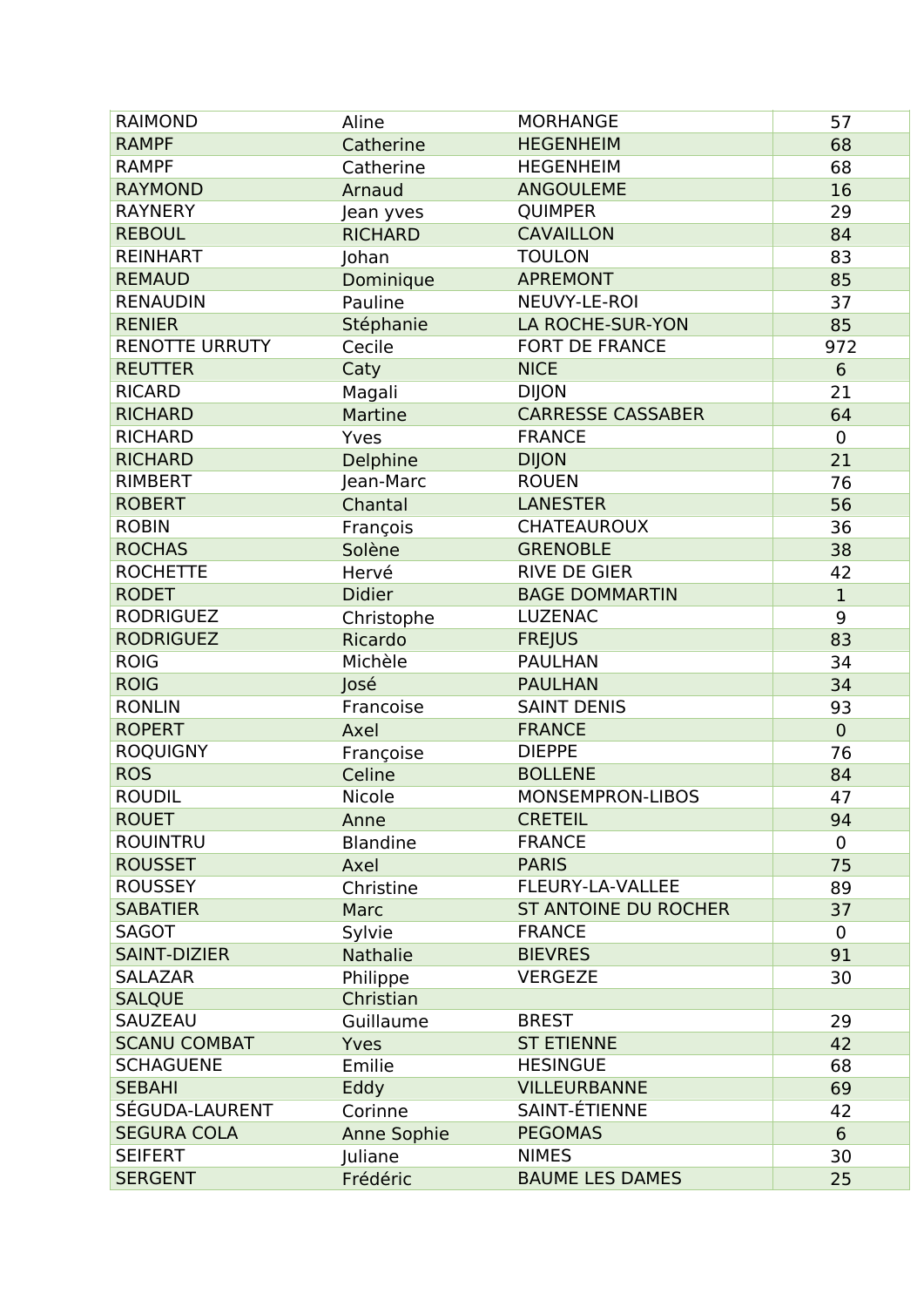| <b>SIMON</b>     | Aloÿs            | <b>NANTES</b>              | 44                   |
|------------------|------------------|----------------------------|----------------------|
| <b>SIMON</b>     | Pierre           | <b>MONSEMPRON-LIBOS</b>    | 47                   |
| <b>SMITH</b>     | <b>Thomas</b>    | <b>LOCHES</b>              | 37                   |
| <b>SODINI</b>    | <b>Brice</b>     | <b>ANNONAY</b>             | $\overline{7}$       |
| <b>SOTO</b>      | Florence         | <b>FRANCE</b>              | $\mathbf 0$          |
| <b>SOUFFOIS</b>  | Gael             | <b>ANGERS</b>              | 49                   |
| <b>SOULARD</b>   | Amelie           | LE FENOUILLER              | 85                   |
| <b>SUTER</b>     | Valerie          | <b>CHERIER</b>             | 42                   |
| <b>SYLLA</b>     | Marie-christine  | <b>VAL DE COURBEVOIE</b>   | 92                   |
| <b>TABET</b>     | Sylvia           | <b>CHUZELLES</b>           | 38                   |
| TABI-DJOUDAR     | Naïma            | <b>FORT DE FRANCE</b>      | 97                   |
| <b>TANDJAOUI</b> | Hocine           | <b>PARIS</b>               | 75                   |
| <b>TARDOT</b>    | Isabelle         | <b>FAINS-VEEL</b>          | 55                   |
| <b>TAREK</b>     | Aicha            | <b>LOIRE ATLANTIQUE</b>    | 44                   |
| <b>TARTRAT</b>   | Jacky            | <b>TALANT</b>              | 21                   |
| <b>TAVERNIER</b> | Lionel           | <b>SAINT CHAMOND</b>       | 42                   |
| <b>TERMEAU</b>   | Catherine        | <b>ILE ET VILAINE</b>      | 35                   |
| <b>TERRIER</b>   | Amélie           | <b>ANGERS</b>              | 49                   |
| <b>TERTRE</b>    | <b>Berenice</b>  | <b>CORAY</b>               | 29                   |
| <b>TETEDOIE</b>  | Marc             | <b>REZE</b>                | 44                   |
| <b>THEVENOT</b>  | Dominique        | <b>FRZNCE</b>              | 42                   |
| <b>THIERY</b>    | Catherine        | <b>DIJON</b>               | 21                   |
| <b>THILL</b>     | Céline           | <b>CATTENOM</b>            | 57                   |
| <b>THIMONIER</b> | Florian          | <b>ST PRIEST</b>           | $\overline{7}$       |
| <b>THO</b>       | Caroline         | ST JACQUES DE LA LANDE     | 35                   |
| <b>THOMAS</b>    |                  | <b>NANTES</b>              | 44                   |
| <b>THUEL</b>     | Philippe<br>Eric |                            |                      |
| <b>THUILLIER</b> |                  | MONTOIR DE BRETAGNE        | 44<br>$\overline{2}$ |
|                  | Catherine        | <b>SAINT-QUENTIN</b>       |                      |
| <b>THUILLIER</b> | Simon            | <b>MALANSAC</b>            | 56                   |
| <b>TOSKA</b>     | Ardiana          | <b>BEAUVALLON</b>          | 26                   |
| <b>TOSKA</b>     | Ardiana          | <b>BEAUVALLON</b>          | 26                   |
| <b>TOULOUSE</b>  | Sylvain          | <b>DIJON</b>               | 21                   |
| <b>TOURETTE</b>  | Lucie            | <b>GRASSE</b>              | 6                    |
| <b>TOURNE</b>    | Laure            | <b>CLICHY SOUS BOIS</b>    | 93                   |
| <b>TRIBOULT</b>  | Cécile           | ST JACQUES DE LA LANDE     | 35                   |
| <b>TRILLARD</b>  | <b>Alexis</b>    | <b>BORDEAUX</b>            | 33                   |
| <b>TRONCY</b>    | <b>Béatrice</b>  | <b>MONISTROL SUR LOIRE</b> | $\mathbf 0$          |
| <b>TURGIS</b>    | Robert           | <b>PARIS</b>               | 75                   |
| <b>TURQUET</b>   | Audrey           | <b>GARD</b>                | 30                   |
| <b>UGHETTO</b>   | Laurence         | <b>NICE</b>                | $6\phantom{1}$       |
| <b>VALLA</b>     | Martine          | ST ÉTIENNE                 | 42                   |
| <b>VALLEE</b>    | Lisa             | <b>FOUGERES</b>            | 35                   |
| <b>VALLON</b>    | Mélanie          | <b>ST ETIENNE</b>          | 42                   |
| <b>VAUG</b>      | Dany             | <b>CHAMPIS</b>             | $\overline{7}$       |
| <b>VAUVERT</b>   | Sandra           | <b>YVELINES</b>            | 78                   |
| <b>VERDIER</b>   | Geoffroy         | <b>NANTES</b>              | 44                   |
| <b>VETRINO</b>   | Georges          | SAINS-EN-AMIENOIS          | 80                   |
| <b>VEYSSIER</b>  | Christine        | <b>SAINT MARTIN</b>        | 978                  |